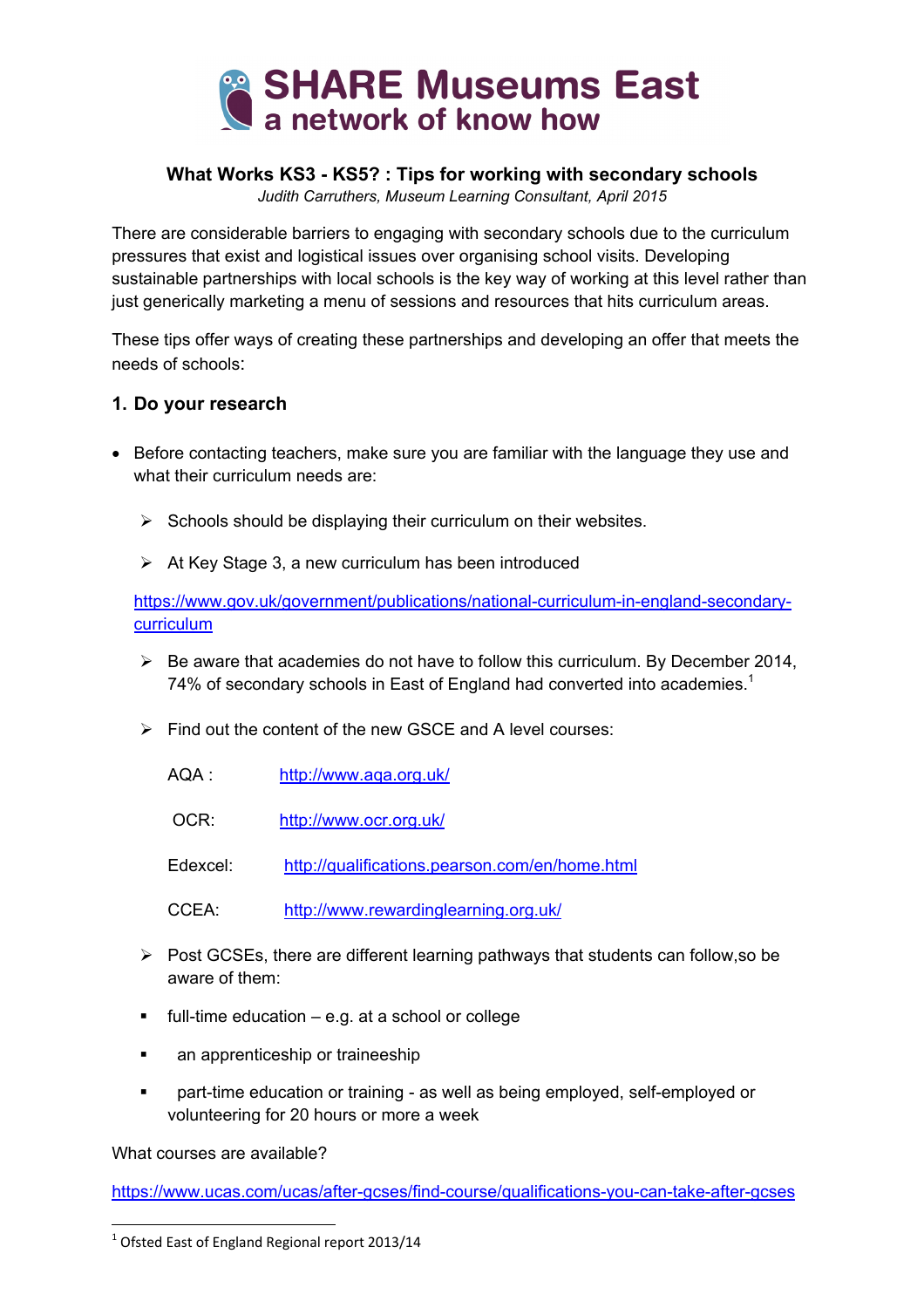# **2. Contact teachers**

The key element is finding an enthusiastic individual who wants to use your site to inspire their students. This person could come from any subject department, not just History, e.g. Geography, Maths or Art and would be looking for a site as inspiration for their students. Don't worry about not being an expert in their field of study.

The best time to market to schools is directly after Easter, i.e. from late April to June. Most teachers will be planning their next academic year in June.

### **How to make a successful contact**

There is no one answer to this question. Different tactics have to be employed if an initial approach does not work, and patience and persistence are required! The following are ways that have been suggested by teachers and museum staff working with secondary schools. Everyone recommended that face to face contact is the most powerful way for persuading teachers to work with you.

- Email the school and ask for a meeting with the head of a relevant department to discuss potential ways of working. Offer to go to their school in the first instance but ideally try and persuade them to come to your site so they can be inspired by it. Do not be afraid to email again if initial contact fails as teachers are bombarded with messages.
- Don't just look to contact teachers with specific curriculum responsibilities; secondary school staffing includes teachers with other responsibilities that are more likely be seeking outside support:

e.g. Teaching & Learning coordinators, Managing the transition into year 7

Schools are also looking to develop students 'soft' skills such personal, learning, and thinking skills, and recognise that museums offer valuable support in this area.

This framework, whilst now archived, provides useful guidance on these skills: http://webarchive.nationalarchives.gov.uk/20110223175304/http://curriculum.qcda.go v.uk/uploads/PLTS\_framework\_tcm8-1811.pdf

- Browse the websites of local schools and look out for any active teachers running projects or planning events - they may be the best ones to approach.
- Be proactive in joining local cultural and learning networks that will widen your field of contacts. Through these contacts you may find an interested teacher. ACE Bridges (Royal Opera House Bridge and Norfolk & Norwich Festival Bridge in East of England) have set up relevant networks throughout the region. ACE Bridge staff may also be to recommend pro-active schools.

http://www.roh.org.uk/learning/royal-opera-house-bridge http://www.nnfestival.org.uk/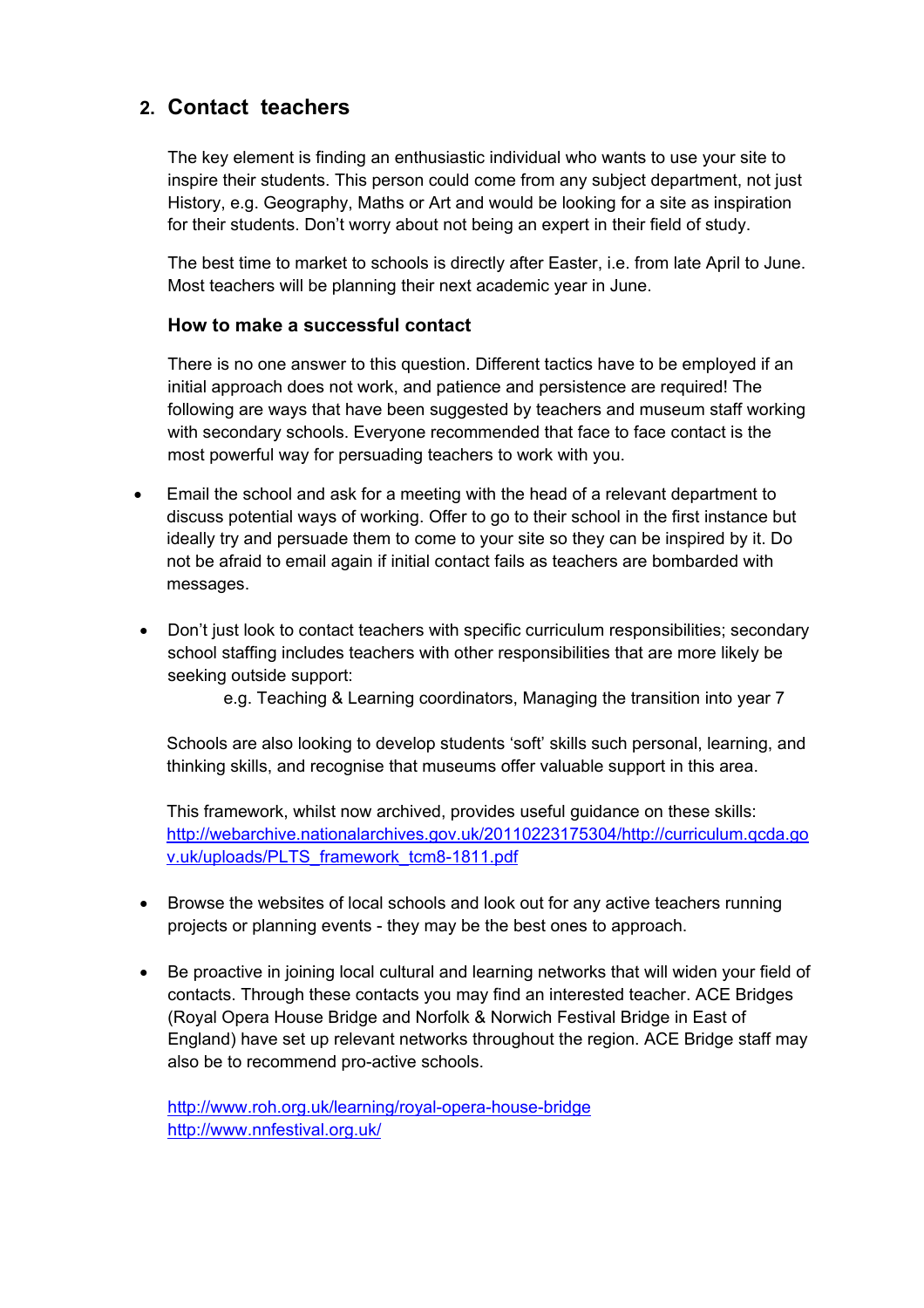- Find out about colleagues' school contacts some may be school governors or have relatives working in schools. This personal connection is likely to increase the successful nature of your approach
- Schools belong to networking clusters and their meetings can be useful forums for talking to a large group of teachers. Finding out what clusters exist can be difficult as most are not run by local authorities and they vary according to different geographical areas so the best way to find out tends to be through personal teacher contact.
- Feeder primary schools can be a good way to find contacts in a secondary school

## **3. Developing projects and resources**

- One way to build on the initial contact is to run twilight training sessions. Buy–in from senior leadership is ideal to ensure teachers attend but teacher feedback suggests that if they were "treated as adults with own independent interests" they would be more likely to attend. e.g. including a curator talking about an aspect of the collections, behind the scenes tours, free tickets for teachers and their families to exhibitions and events.
- Run your secondary school sessions in the afternoon as schools find it easier to manage the logistics for these times. Start sessions from 1.30pm onwards and it is possible to run beyond the end of the school day.
- Secondary schools are looking for real world briefs for their students to work on, particularly with post 16 courses. This type of project is easy to manage and can give you useful products as well as enable you to engage effectively with this age group.

e.g*. Luton Culture museum staff worked with University of Bedfordshire, computer science students to develop online games to complement Luton Culture school offer. This entailed the museum staff creating a brief for the students and then appraising the final games. The University provided all the required technical support.* 

- Use enquiry questions to frame your sessions. Particularly effective museum sessions seem to be those which involved an element of debate. *e.g. Staff at Ely Museum set students up to take part in a historical debate: Should the Fens be drained?*
- Secondary schools need to find activities for targeted small groups of students throughout the year and will be looking for outside sites to take them. Such groups of students include Gifted and Talented, students with learning disabilities, students with English as an additional language (EAL). Working with these small groups of students may be easier to accommodate at your site rather than whole year groups. Schools are also likely to own minibuses which can transport this number of students thus overcoming the cost barrier of transport. Possible people to liaise with to identify these students are *Leader of Student Support /Inclusive Education Leader/Special Educational Needs Coordinator*.
- Be prepared to do outreach sessions at secondary schools rather than expecting them to visit your site. This overcomes the school's problems with organising supply cover for teachers' timetables and the cost barrier of transport.